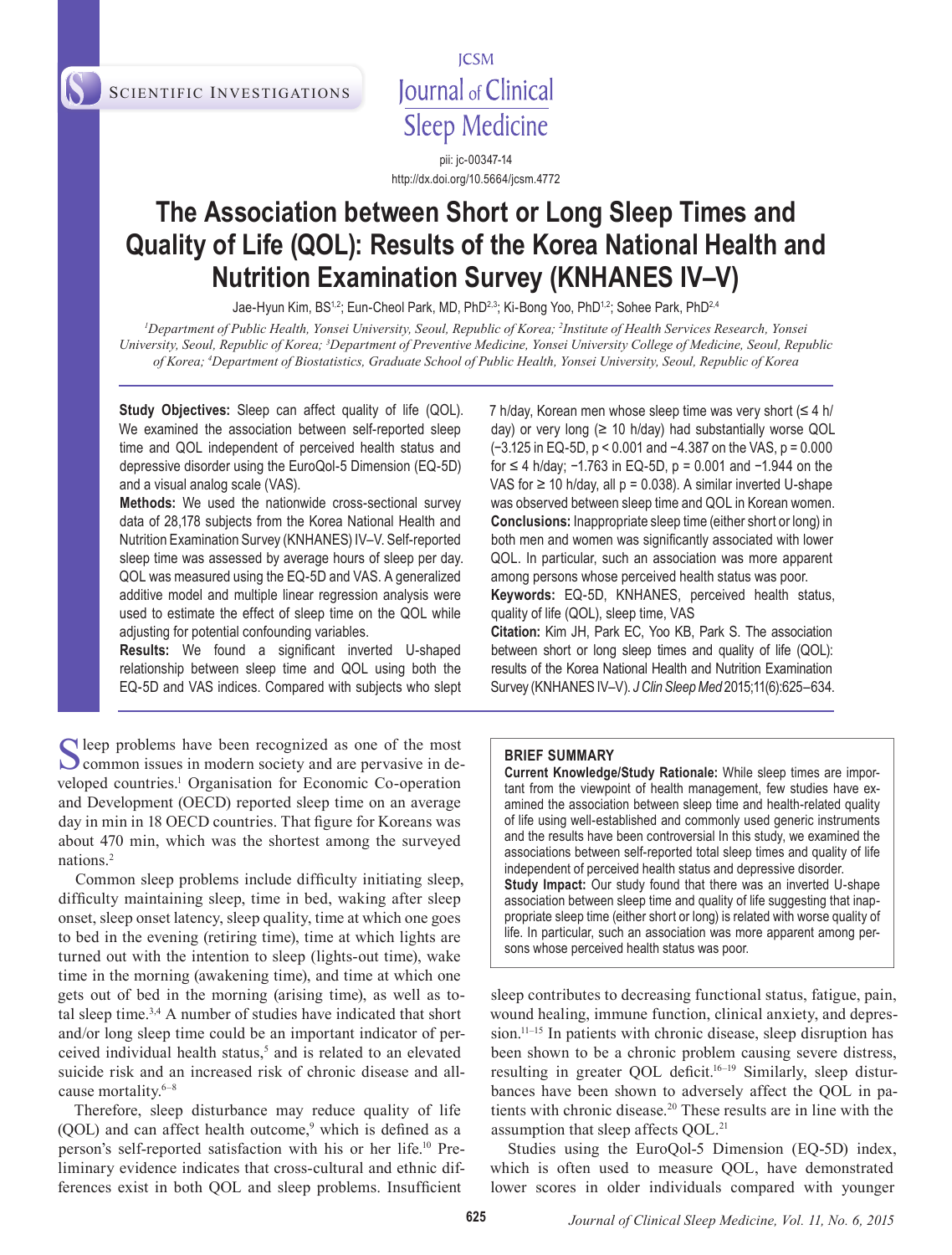#### JH Kim, EC Park, KB Yoo et al.

individuals,  $22,23$  in women than in men,  $22$  and in individuals with lower socioeconomic status compared with individuals of higher socioeconomic status.<sup>24</sup>

However, although a variety of tools to measure QOL have been used in the previous studies, its results have been controversial,25 and few studies have examined the association between sleep time and QOL using indices such as the EQ-5D and a visual analog scale (VAS), which are well established and commonly used generic instruments for assessing health-related QOL. Therefore, in this study, we examined the associations between self-reported total sleep time and QOL independent of perceived health status and depressive disorder.

# **METHODS**

### **Study Subjects**

The data used in this study were obtained from the Korea National Health and Nutrition Examination Survey (KNHANES), which was conducted by the Korea Ministry of Health and Welfare and the Korea Centers for Disease Control and Prevention (KCDC). The fourth and fifth KNHANES was conducted over 3 y of 2007–2009 and 2010–2012, respectively. The KNHANES is composed of the Health Interview Survey, the Health Examination Survey, and the Nutrition Survey. The Health Interview Survey was performed using self-administered structured questionnaires to obtain information regarding sociodemographic characteristics, health status, health service use, and health behaviors. Trained interviewers visited each household and assisted the participants with specific items in the self-administered tool. The survey response rate was 71.2-82.8% for 2007-2012.<sup>26,27</sup> We used the fourth and fifth KNHANES data of adults age 19 y or older. After excluding 12,400 subjects age 18 years or younger and 9,872 subjects with missing information, 28,178 individuals were included in the analysis. All participants in this survey signed an informed consent form. Because KNHANES IV and V include secondary data released to the public for scientific use and do not contain private information, our study did not have to address ethical concerns.

## **Variables**

#### *Independent Variable of Main Interest*

Sleep time referred to self-reported data in response to the question, "How many hours do you usually sleep per day?" Responses were categorized into seven groups:  $\leq 4$ , 5, 6, 7, 8, 9, or  $\geq$  10 h. We considered 7 h as "appropriate sleep" time,  $\leq$  5 h as "short sleep" and  $\geq$  9 h as "long sleep" <sup>28</sup>, given the definition by the International Classification fo Sleep Disorder 2nd edition.

## *Dependent Variables: QOL Indices*

## EQ-5D

The EQ-5D is a brief, self-completed instrument for describing and evaluating quality of health states defined by the EQ-5D index. The EQ-5D asks respondents to simply "mark an X on the scale to indicate how your health is today" and then to

"write the number you marked on the scale in the box below." The descriptive system comprises five dimensions: (1) mobility, (2) self-care, (3) usual activities, (4) pain/discomfort, and (5) anxiety/depressive mood. Each dimension has five levels: no problem, slight problem, moderate problem, severe problem, and extreme problem. Respondents are asked to indicate their health state by placing a cross in the box close the most appropriate statement for each of the five dimensions. This decision results in a one-digit number expressing the level selected for that dimension. The digits for the five dimensions can be combined into a five-digit number describing the respondent's health state (EuroQol Group, http://www.euroqol.org).29

#### VAS

The VAS recorded the respondent's self-rated health on a 20-cm vertical scale with endpoints labeled "the best health you can imagine" and "the worst health you can imagine." This information can be used as a quantitative measure of health as judged by the individual respondent.<sup>29</sup>

#### **Covariates**

#### *Socioeconomic and Demographic Factors*

Age, household income, residency region, occupation, and marital status were included as sociodemographic factors in the analysis. Equivalized household income was used by dividing the household monthly income by the square root of household size<sup>30</sup> and grouped into four household income quartiles. Education level was categorized into four groups: elementary school or lower, middle school, high school, and college or higher. The residency regions were categorized into urban (administrative divisions of a city: Seoul, Daejeon, Daegu, Busan, Incheon, Kwangju, or Ulsan) or rural (not classified as a city). Occupational status was divided into three categories: white collar (administrative, engineering, scientific, teaching and related occupations, sales and related occupations, service occupation), blue collar (farming, forestry, fishing, and hunting occupations, craft and repair, operators, fabricators, and laborers), and unemployed (including housewife and student). Individuals were classified as married, single, and separated (including widowed, previously married and divorced).

## *Health Behavior Factors*

Health risk and behavior factors such as frequency of alcohol use, smoking status, and number of walking days per week were included as covariates in our analyses.<sup>31</sup> Smoking status was categorized into three groups: current smoker, former smoker, and never smoker. Frequency of alcohol use was further assessed by questioning the participants about their average frequency (days per week or month) of alcohol drinking during the last year. The "number of chronic disease(s)" variables included conditions such as high blood pressure, diabetes, stroke, myocardial infarction, and angina and was operationalized into four different categories depending on how many were present: 0, 1, 2, or  $> 2$ . Using the cutoffs suitable for our population according to a previous study, $32$  body mass index (BMI) was categorized into three groups: thin or normal  $($  < 18.5 kg/m<sup>2</sup>); moderate weight (18.5–23.9 kg/m<sup>2</sup>); overweight  $(24-26.9 \text{ kg/m}^2)$ ; and obese (> 27 kg/m<sup>2</sup>) adults. In response

*Journal of Clinical Sleep Medicine, Vol. 11, No. 6, 2015* **626**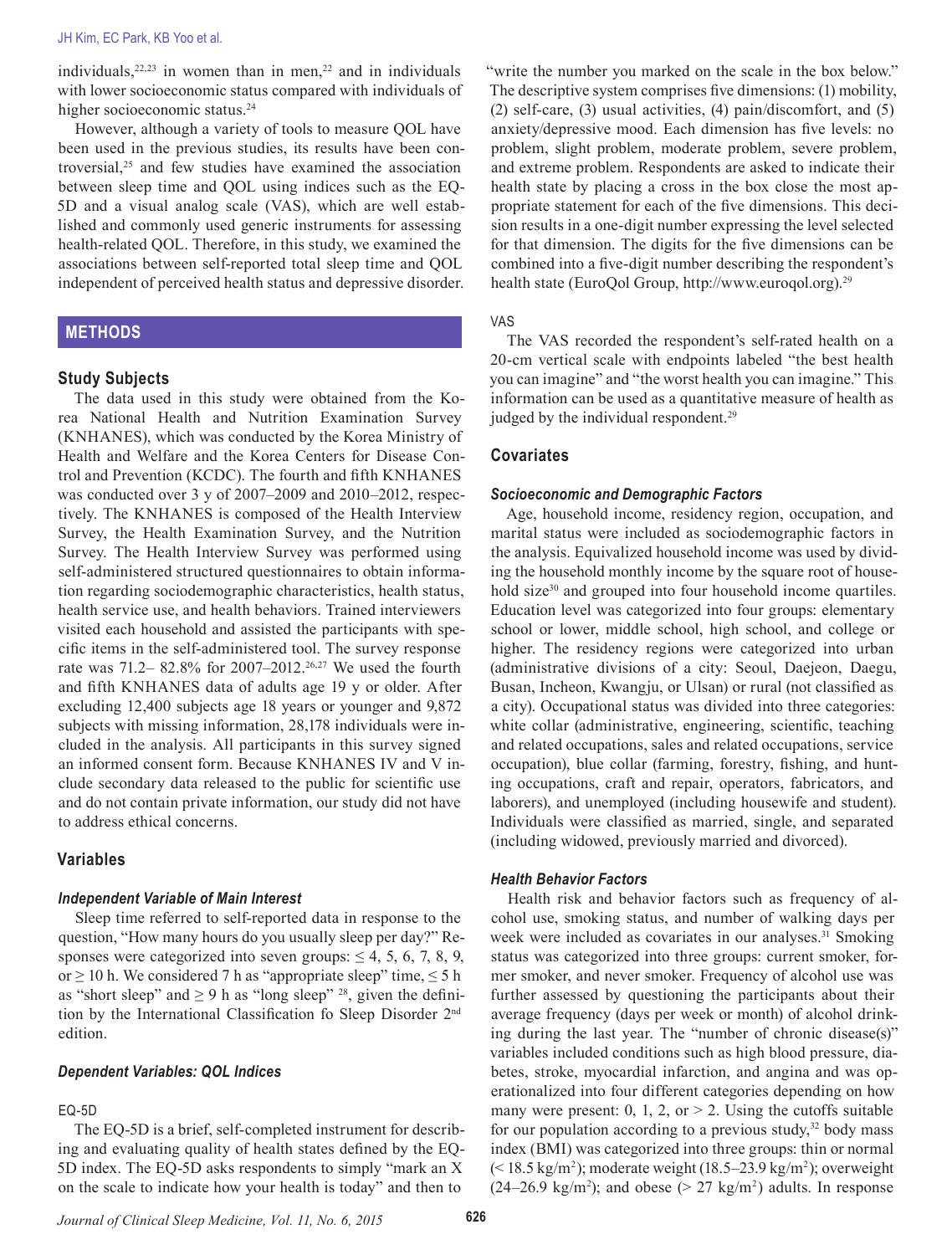to the question "Do you have major depression that a doctor diagnosed?", depression was subcategorized as either "yes," "no," or "never sick." The answer "yes" meant that the subject received a diagnosis of depression by a doctor, "no" meant that the subject has been feeling depressed but not received a diagnosis by a doctor, and "never sick" was those who have never been feeling depressed. Perceived physical health status was assessed with the question, "How do you usually perceive your health?" ("very good," "good," "normal," "poor," "very poor"). The responses "very good" and "good" were considered to indicate "good," and "poor" and "very poor" were considered to indicate "poor."

## **Statistical Analysis**

The independent *t* test and Chi-square test were used for the univariate analysis. Multiple linear regression analysis and a generalized additive model (GAM) were used to analyze whether sleep time was related to QOL and what is the shape of the association while adjusting for potential confounding variables such as demographic factors, perceived health status, and mental disorders.

GAM provides a flexible and effective technique for modeling nonlinear data.<sup>33</sup> Measured data have a discrete distribution, and the discreteness is particularly pronounced for QOL data such as the EQ-5D utilities.<sup>34</sup> Therefore, we determined whether semiparametric modeling of the utility data could check for nonlinearity<sup>34</sup> and used the GAM because it can help diagnose and accommodate nonlinearity. We further examined the subgroup analysis by perceived health status. Statistical Analysis Software version 9.2 (SAS Institute, Cary, NC, USA) was used for the data analysis.

# **RESULTS**

**Table 1** presents the demographic characteristics of the study subjects. The 28,178 study participants included 10,691 men and 17,487 women. The average EQ-5D score was 96.6 (standard deviation [SD], 10.0), and the average VAS score was 75.8 (SD, 15.9) in men. The mean EQ-5D score was 93.2 (SD, 13.1), and the mean VAS score was 73.0 (SD, 18.8) in women. There were 2.5% of Korean men and 4.8% of Korean women who reported sleep time  $\leq$  4 h/day, and 2.0% of Korean men and 2.0% of Korean women reported sleep time  $\geq$  10 h/day. These results suggest that Korean women experienced more inappropriate sleep patterns than did men (**Table 1**). Furthermore, differences associated with other demographic characteristics were observed, including household income level, marital status, occupation, smoking status, alcohol consumption, and BMI. More women than men reported that their perceived health status was poor (64.6% of women and 35.4% of men), and more had received a diagnosis of depression (81.9% of women and 18.1% of men).

When we explored the smoothed nonlinear relationship between sleep time and QOL using GAM, an inverse U-shaped relationship was observed independent of health status, health behavior, and sociodemographic factors (**Figure 1**). **Tables 2** and **3** present the estimated coefficients from multiple linear regression analyses after adjusting for potential confounding variables. Compared with subjects who slept 7 h/day, Korean

men whose sleep time was very short  $(\leq 4 \text{ h/day})$  or very long (≥ 10 h/day) had significantly worse QOL (−3.125 on EQ-5D and −4.387 on VAS for ≤ 4 h/day; −1.763 on EQ-5D and −1.944 on VAS for  $\geq 10$  h/day, all  $p < 0.01$ ) (**Table 2**). Compared with subjects who slept 7 h/day, Korean men whose sleep time was short (5 h/day) had significantly worse QOL (−1.648 on VAS for 5 h/day,  $p < 0.01$ ) (**Table 2**). QOL was worse for women whose sleep was very short ( $\leq$  4 h/day) compared with those who slept 7 h/day (−3.652 on EQ-5D and −3.535 on VAS, all p < 0.0001), which was similar to that of men. QOL was worse for women whose sleep time was short (5 h/day) compared to that for women who slept 7 h/day  $(-1.395 \text{ on } EQ-5D, p \le 0.00)$ (**Table 3**). Long sleep time was also significantly associated with lower QOL in women (−1.301 on EQ-5D for 10 h/day, p < 0.01) (**Table 3**). QOL in men with poor perceived health status was worse (−6.743 on EQ-5D and −16.735, all  $p < 0.0001$ ) (**Table 2**) compared with subjects with good perceived health status. QOL in women with poor perceived health status was worse than that of subjects with good perceived health status (−8.793 on EQ-5D and −18.265, all p < 0.0001) (**Table 3**).

The QOL indices were positive predictive factors of perceived health status in both males and females. Additionally, our pilot study indicated an interactive effect between perceived health status and sleep time. Therefore, we conducted a stratified analysis according to perceived heath status.

**Tables 4** and **5** present the subgroup analysis by perceived health status. Among men whose perceived health status was good, sleep time was not related to significantly worse QOL than those who slept for 7 h/day. However, among men whose perceived health status was average, those who slept for less than 4h/day had significantly worse QOL than those who have had sleep 7h/day (−2.596 on EQ-5D, p *=* 0.008 for ≤ 4 h/day). The effect of too long or too short sleep time was even more apparent among men whose perceived health status was bad  $(-4.250 \text{ on } EQ-5D, p = 0.013 \text{ and } -7.087 \text{ on } VAS, p = 0.012$ for  $\leq$  4 h/day;  $-3.711$  on EQ-5D for  $\geq$  10 h/day, p = 0.048) (**Table 4**).

Women who have slept for less than 4 h/day had significantly worse QOL than those who have slept for 7 h/day in women with good perceived health status (−3.609 on EQ-5D,  $p = 0.021$  for  $\leq$  4 h/day). Women who have slept for less than 4 h/day had significantly worse QOL than those who have slept for 7 h/day in women with average perceived health status ( $-1.788$  on EQ-5D, p = 0.011 and  $-4.132$  on VAS, p = 0.002 for  $\leq$  4 h/day). Women who have slept for more than 10 h/day had significantly worse QOL than those who have slept for 7 h/day in women with average perceived health status (−1.835) on EQ-5D,  $p = 0.027$  for  $\geq 10$  h/day). Women who slept for less than 4 h/day had significantly worse QOL than those who slept for 7 h/day with bad perceived health status (−5.169 on EQ-5D,  $p < 0.0001$  and  $-3.643$  on VAS,  $p = 0.019$  for  $\leq 4$  h/ day) (**Table 5**).

# **DISCUSSION**

Although the tools used to measure QOL in this study are controversial,<sup>25</sup> the EQ-5D is a common tool for measuring QOL,35 and when the range of quality is measured, a continuous visual change scale (VAS, 0–100 score) is typically used.36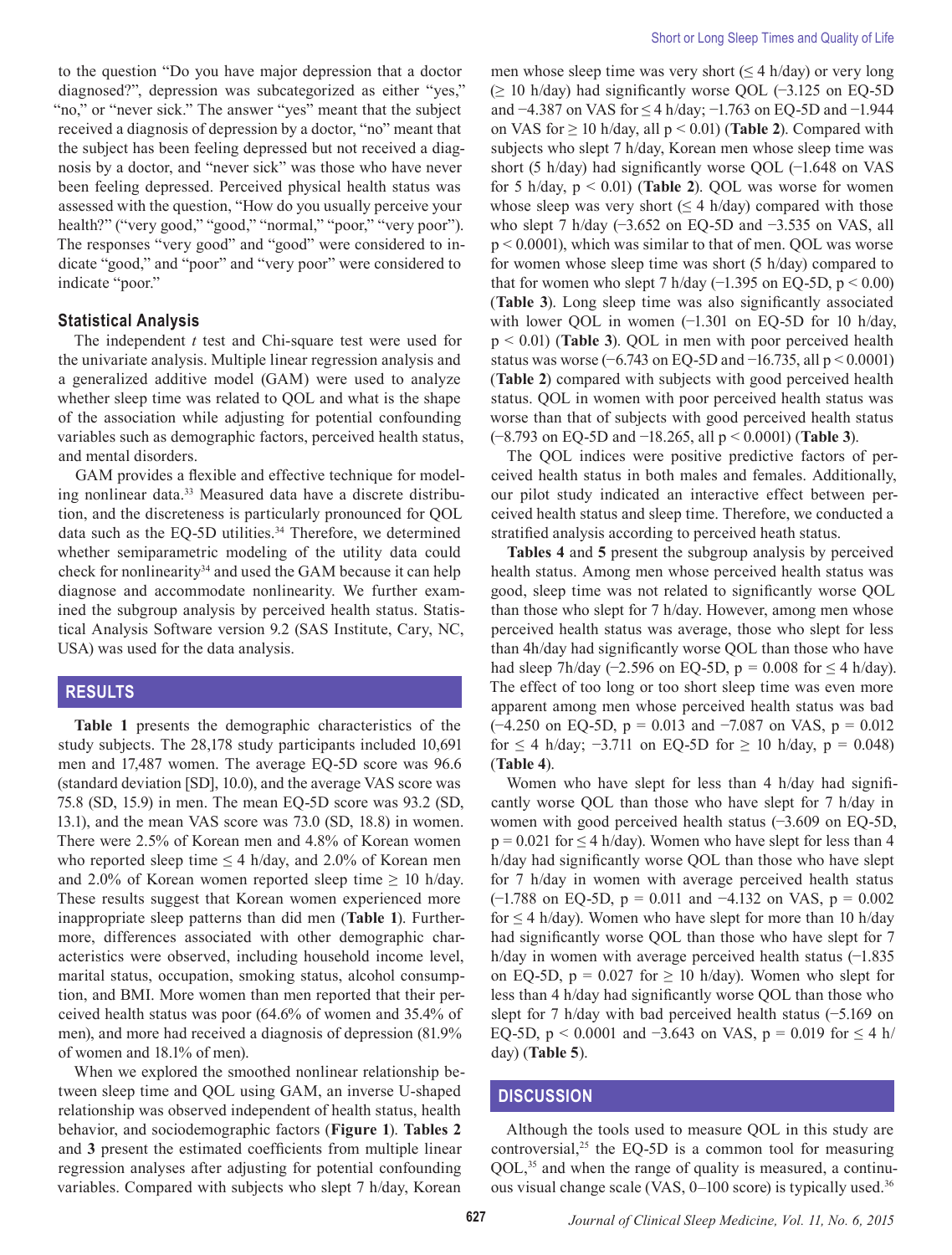# **Table 1**—Demographic characteristics of the study participants.

|                                          | Total (28,178) |      |        | Men (10,691) | Women (17,487) |                 |          |
|------------------------------------------|----------------|------|--------|--------------|----------------|-----------------|----------|
|                                          | Mean           | SD   | Mean   | SD           | Mean           | SD              | p value  |
| EQ-5D index                              | 94.8           | 12.2 | 96.6   | 10.0         | 93.2           | 13.1            | < 0.0001 |
| VAS scale                                | 74.3           | 17.8 | 75.8   | 15.9         | 73.0           | 18.8            | < 0.0001 |
|                                          | N              | $\%$ | N      | $\%$         | N              | $\frac{9}{6}$ * | p value  |
| Sleep time                               |                |      |        |              |                |                 | < 0.0001 |
| $\leq 4$                                 | 1,328          | 3.7  | 345    | 30.4         | 983            | 69.6            |          |
| 5                                        | 3,054          | 9.9  | 1,023  | 40.7         | 2,031          | 59.3            |          |
| 6                                        | 7,222          | 26.8 | 3,006  | 50.2         | 4,216          | 49.8            |          |
| $\overline{7}$                           | 8,052          | 29.0 | 3,121  | 47.5         | 4,931          | 52.5            |          |
| 8                                        | 6,305          | 22.9 | 2,394  | 45.4         | 3,911          | 54.6            |          |
| 9                                        | 1,258          | 4.3  | 397    | 37.0         | 861            | 63.0            |          |
| $\geq 10$                                | 959            | 3.4  | 405    | 46.1         | 554            | 53.9            |          |
| Age (y)                                  |                |      |        |              |                |                 | < 0.0001 |
| $\leq 29$                                | 3,681          | 20.6 | 1,557  | 51.9         | 2,124          | 48.1            |          |
| $30 - 39$                                | 5,642          | 22.0 | 2,278  | 50.4         | 3,364          | 49.6            |          |
| $40 - 49$                                | 5,519          | 22.6 | 2,190  | 46.9         | 3,329          | 53.1            |          |
| $50 - 59$                                | 5,137          | 17.2 | 1,859  |              |                | 56.9            |          |
|                                          |                |      |        | 43.1         | 3,278          |                 |          |
| $60 - 69$<br>$\geq 70$                   | 4,438          | 9.7  | 1,586  | 38.6         | 2,852          | 61.4            |          |
|                                          | 3,761          | 7.8  | 1,221  | 30.2         | 2,540          | 69.8            |          |
| Household income level                   |                |      |        |              |                |                 | < 0.0001 |
| Low                                      | 5,597          | 15.6 | 1,846  | 39.3         | 3,751          | 60.7            |          |
| Lower middle                             | 7,205          | 26.5 | 2,758  | 45.1         | 4,447          | 54.9            |          |
| Upper middle                             | 7,648          | 29.1 | 3,023  | 48.1         | 4,625          | 51.9            |          |
| High                                     | 7,728          | 28.8 | 3,064  | 48.2         | 4,664          | 51.8            |          |
| <b>Marital status</b>                    |                |      |        |              |                |                 | < 0.0001 |
| Married                                  | 20,165         | 66.9 | 8,125  | 46.1         | 12,040         | 53.9            |          |
| Single                                   | 4,103          | 22.4 | 2,016  | 58.3         | 2,087          | 41.7            |          |
| Separated                                | 3,910          | 10.7 | 550    | 19.1         | 3,360          | 80.9            |          |
| Occupation                               |                |      |        |              |                |                 | < 0.0001 |
| White collar                             | 9,347          | 38.6 | 4,155  | 51.7         | 5,192          | 48.3            |          |
| Blue collar                              | 7,740          | 26.2 | 4,184  | 63.4         | 3,556          | 36.6            |          |
| Unemployed                               | 11,091         | 35.2 | 2,352  | 26.6         | 8,739          | 73.4            |          |
| Residential region                       |                |      |        |              |                |                 | 0.9487   |
| Urban                                    | 18,369         | 70.5 | 6,938  | 45.9         | 11,431         | 54.1            |          |
| Rural                                    | 9,809          | 29.5 | 3,753  | 45.9         | 6,056          | 54.1            |          |
| Smoking status                           |                |      |        |              |                |                 | < 0.0001 |
| Never smoked                             | 18,473         | 59.6 | 2,519  | 18.7         | 15,954         | 81.3            |          |
| Former smoker                            | 3,185          | 11.3 | 2,606  | 82.3         | 579            | 17.7            |          |
| Current smoker                           | 6,520          | 29.1 | 5,566  | 87.8         | 954            | 12.2            |          |
| Frequency of alcohol use                 |                |      |        |              |                |                 | < 0.0001 |
| Never drink                              | 8,284          | 23.6 | 1,654  | 23.9         | 6,630          | 76.1            |          |
| 1 times or less per mo                   | 8,302          | 29.4 | 1,974  | 30.5         | 6,328          | 69.5            |          |
| 2-4 times per w                          | 9,695          | 40.1 | 5,534  | 63.9         | 4,161          | 36.1            |          |
| 4 times or more per w                    | 1,897          | 7.0  | 1,529  | 82.4         | 368            | 17.6            |          |
| Number of days of walking per w          |                |      |        |              |                |                 | < 0.0001 |
| Never                                    | 4,263          | 14.2 | 1,487  | 43.3         | 2,776          | 56.7            |          |
| $1 - 3$                                  | 8,087          | 29.3 | 2,963  | 44.1         | 5,124          | 55.9            |          |
| $4 - 6$                                  | 5,971          | 22.2 | 2,068  | 42.1         | 3,903          | 57.9            |          |
| Everyday                                 | 9,857          | 34.3 | 4,173  | 51.1         | 5,684          | 48.9            |          |
| BMI                                      |                |      |        |              |                |                 | < 0.0001 |
| Thin (< 18.5 kg/m <sup>2</sup> )         | 1,363          | 5.1  | 377    | 29.1         | 986            | 70.9            |          |
| Moderate (18.5-23.9kg/m <sup>2</sup> )   | 14,778         | 52.3 | 5,226  | 42.5         | 9,552          | 57.5            |          |
| Overweight (24.0-26.9kg/m <sup>2</sup> ) | 7,823          | 27.3 | 3,395  | 53.0         | 4,428          | 47.0            |          |
| Obese ( $\geq$ 27 kg/m <sup>2</sup> )    | 4,214          | 15.2 | 1,693  | 50.7         | 2,521          | 49.3            |          |
| Perceived health status                  |                |      |        |              |                |                 | < 0.0001 |
| Bad                                      | 6,244          | 18.9 | 1,836  | 35.4         | 4,408          | 64.6            |          |
| Average                                  | 11,545         | 43.1 | 4,340  | 45.7         | 7,205          | 54.3            |          |
| Good                                     | 10,389         | 38.0 |        | 51.5         | 5,874          | 48.5            |          |
|                                          |                |      | 4,515  |              |                |                 | < 0.0001 |
| Depression diagnosed by doctor           |                |      |        |              |                |                 |          |
| Yes                                      | 1,136          | 3.5  | 154    | 18.1         | 982            | 81.9            |          |
| No                                       | 3,009          | 9.3  | 510    | 20.9         | 2,499          | 79.1            |          |
| Never ever sick                          | 24,033         | 87.2 | 10,027 | 49.7         | 14,006         | 50.3            |          |
| Number of chronic diseases***            |                |      |        |              |                |                 | < 0.0001 |
| 0                                        | 21,084         | 80.4 | 8,096  | 46.9         | 12,988         | 53.1            |          |
| 1                                        | 5,334          | 15.1 | 1,950  | 42.5         | 3,384          | 57.5            |          |
| $\geq 2$                                 | 1,760          | 4.5  | 645    | 40.6         | 1,115          | 59.4            |          |

\*Weighted %. \*\*\*Number of chronic diseases hypertension, diabetes, stroke, myocardial infarction, angina, and arthritis. p values are for independent t test. SD, standard deviation.

*Journal of Clinical Sleep Medicine, Vol. 11, No. 6, 2015* **628**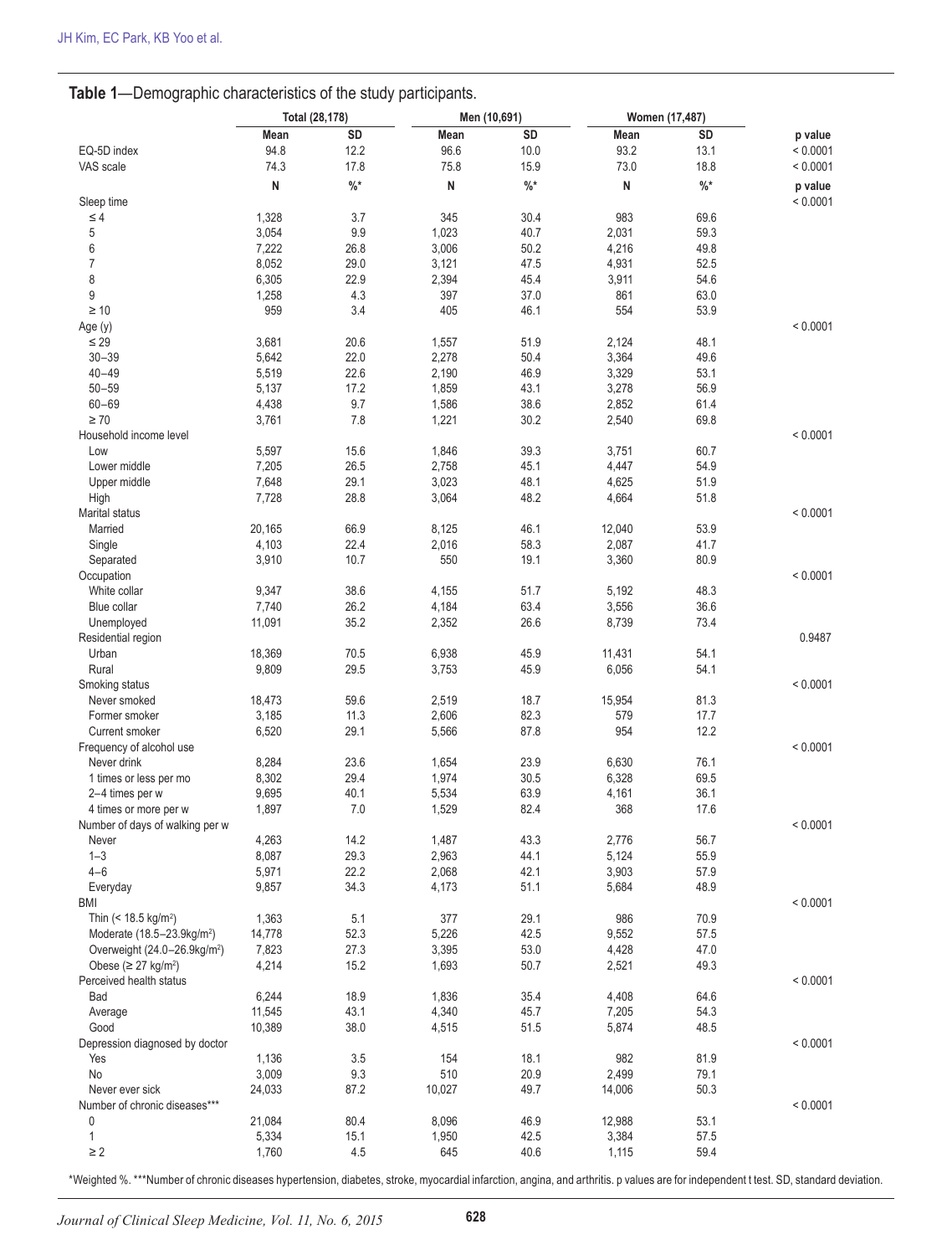

**Figure 1**—Association between sleep time and quality of life index using the generalized additive model.

**(A)** Differences in EQ-5D according to sleep time in males. **(B)** Differences in visual analog scale (VAS) according to sleep time in males. **(C)** Differences in EuroQol-5 Dimension (EQ-5D) according to sleep time in females. **(D)** Differences in VAS according to sleep time in females. From the generalized additive model (GAM) adjusted for age, household income level marital status, occupation, residential region, smoking status, frequency of alcohol use, number of days of walking per week, body mass index, perceived health status, depression diagnosed by doctor, and number of chronic disease. DF, degrees of freedom.

In this study, we examined whether sleep time was associated with the QOL indices using multiple regression analysis.

According to an international comparative study on the use of time, adult Korean men work an average of 381 min per day, American men work 262 min per day, and German men work an average of 225 min per day. The average working time of adult Korean women is 217 min per day, whereas American women work an average of 179 min per day, and German women work an average of 124 min per day.31 These findings indicate that Korean adults work longer hours than adults in comparable nations and are therefore more likely to be sleep deprived.<sup>37</sup>

As our results were consistent with past studies,<sup>38</sup> the QOL indices decreased with age. As perceived health status decreased, the likelihood of inappropriate sleep time  $(\leq 5 \text{ h/day})$ or  $\geq$  9 h/day), compared with 7 h, increased, and both men and women with poor perceived health status showed significant deterioration in QOL.

Overall, this study is important as QOL was significantly decreased in those with poor sleep times and all domains were

affected. Our results indicate that inappropriate sleep time  $(\leq 5 \text{ h/day or} \geq 9 \text{ h/day})$  in both men and women was strongly associated with lower QOL independent of perceived health status and depressive disorder. Given the smooth nonlinear relationship between sleep time and QOL, we used GAM model and the relationship between sleep time and the QOL indices (EQ-5D and VAS scores) showed an inverted U-shaped with a steep slope in both males and females (**Figure 1**). In particular, both males and females with poor perceived health status had significantly decreased EQ-5D index and VAS scores with a steep slope (**Table 4** and **Table 5**). This trend had a larger effect on the reduction in QOL when sleep time was associated with increasingly poor sleep habits. Based on this result, poorer perceived health status and sleep time were associated with lower EQ-5D index and VAS scores.

Several studies have explored the association between sleep time and QOL. For example, one study<sup>39</sup> examined 3,834 people age 60 y and older and found that both short and long sleep were associated with poor QOL. In addition, in a study of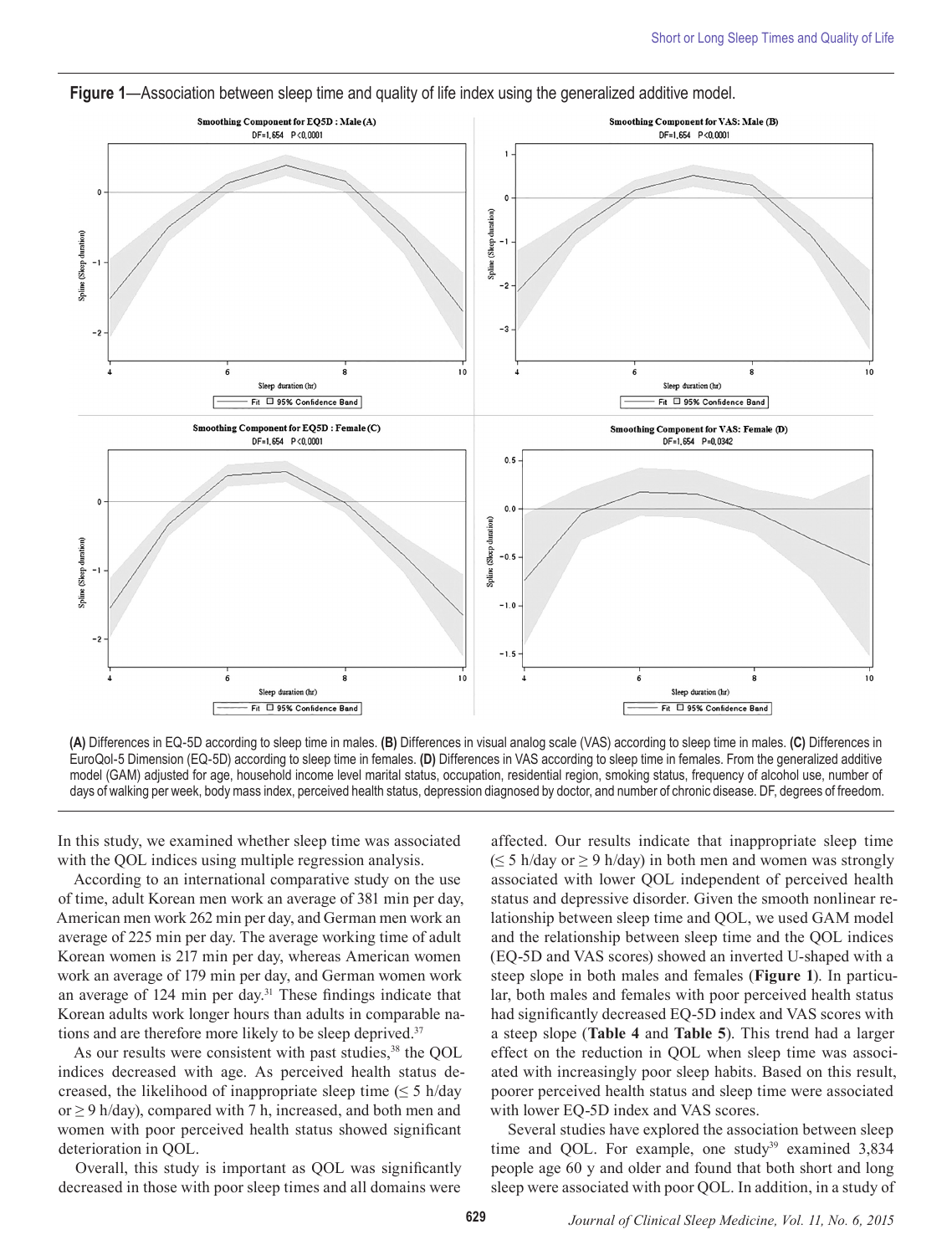|                                          |                | <b>EQ-5D</b> |          |                | VAS                    |          |  |  |
|------------------------------------------|----------------|--------------|----------|----------------|------------------------|----------|--|--|
|                                          | B <sub>p</sub> | <b>SE</b>    | p value  | B <sub>p</sub> | $\overline{\text{SE}}$ | p value  |  |  |
| Sleep time                               |                |              |          |                |                        |          |  |  |
| $\leq 4$                                 | $-3.125$       | 0.699        | < 0.0001 | $-4.387$       | 1.228                  | 0.000    |  |  |
| 5                                        | $-0.286$       | 0.286        | 0.316    | $-1.648$       | 0.626                  | 0.009    |  |  |
| 6                                        | $-0.163$       | 0.174        | 0.348    | $-0.569$       | 0.380                  | 0.135    |  |  |
| $\overline{7}$                           | 0.000          |              |          | 0.000          |                        |          |  |  |
| 8                                        | 0.209          | 0.196        | 0.286    | 0.613          | 0.416                  | 0.141    |  |  |
| 9                                        | $-0.269$       | 0.460        | 0.559    | $-1.628$       | 0.921                  | 0.077    |  |  |
| $\geq 10$                                | $-1.763$       | 0.550        | 0.001    | $-1.944$       | 0.936                  | 0.038    |  |  |
| Age (y)                                  |                |              |          |                |                        |          |  |  |
| $\leq 29$                                | 6.513          | 0.641        | < 0.0001 | 4.954          | 1.030                  | < 0.0001 |  |  |
| $30 - 39$                                | 5.976          | 0.611        | < 0.0001 | 3.880          | 0.878                  | < 0.0001 |  |  |
| $40 - 49$                                | 5.615          | 0.631        | < 0.0001 | 4.951          | 0.848                  | < 0.0001 |  |  |
| $50 - 59$                                | 4.700          | 0.629        | < 0.0001 | 3.661          | 0.832                  | < 0.0001 |  |  |
| $60 - 69$                                | 3.294          | 0.651        | < 0.0001 | 2.749          | 0.814                  | 0.001    |  |  |
| $\geq 70$                                | 0.000          |              |          | 0.000          |                        |          |  |  |
| Household income level                   |                |              |          |                |                        |          |  |  |
| Low                                      | $-2.123$       | 0.342        | < 0.0001 | $-1.965$       | 0.613                  | 0.001    |  |  |
| Lower middle                             | $-0.144$       | 0.186        | 0.439    | $-0.772$       | 0.422                  | 0.068    |  |  |
| Upper middle                             | $-0.096$       | 0.155        | 0.535    | $-0.245$       | 0.390                  | 0.530    |  |  |
| High                                     | 0.000          |              |          | 0.000          |                        |          |  |  |
| Marital status                           |                |              |          |                |                        |          |  |  |
| Married                                  | 0.251          | 0.473        | 0.597    | 0.178          | 0.789                  | 0.822    |  |  |
| Single                                   | 0.517          | 0.516        | 0.316    | $-0.955$       | 0.943                  | 0.311    |  |  |
| Separated                                | 0.000          |              |          | 0.000          |                        |          |  |  |
| Occupation                               |                |              |          |                |                        |          |  |  |
| White collar                             | 2.076          | 0.279        | < 0.0001 | 0.839          | 0.485                  | 0.084    |  |  |
| Blue collar                              | 1.744          | 0.299        | < 0.0001 | 0.309          | 0.501                  | 0.538    |  |  |
| Unemployed                               | 0.000          |              |          | 0.000          |                        |          |  |  |
| Residential region                       |                |              |          |                |                        |          |  |  |
| Urban                                    | 0.436          | 0.179        | 0.015    | $-0.494$       | 0.372                  | 0.185    |  |  |
| Rural                                    | 0.000          |              |          | 0.000          |                        |          |  |  |
| Smoking status                           |                |              |          |                |                        |          |  |  |
| Never smoked                             | 0.283          | 0.172        | 0.100    | 1.839          | 0.403                  | < 0.0001 |  |  |
| Former smoker                            | $-0.212$       | 0.202        | 0.294    | 1.775          | 0.393                  | < 0.0001 |  |  |
| Current smoker                           | 0.000          |              |          | 0.000          |                        |          |  |  |
| Frequency of alcohol use                 |                |              |          |                |                        |          |  |  |
| Never drink                              | $-0.798$       | 0.398        | 0.045    | 1.204          | 0.664                  | 0.070    |  |  |
| 1 times or less per mo                   | $-0.200$       | 0.293        | 0.496    | 1.246          | 0.606                  | 0.040    |  |  |
| 2-4 times per w                          | 0.028          | 0.254        | 0.913    | 0.824          | 0.514                  | 0.109    |  |  |
| 4 times or more per w                    | 0.000          |              |          | 0.000          |                        |          |  |  |
| Number of days of walking per w          |                |              |          |                |                        |          |  |  |
| None                                     | $-0.887$       | 0.271        | 0.001    | $-2.365$       | 0.551                  | < 0.0001 |  |  |
| $1 - 3$                                  | $-0.057$       | 0.189        | 0.762    | $-0.617$       | 0.373                  | 0.099    |  |  |
| $4 - 6$                                  | 0.318          | 0.180        | 0.078    | $-0.053$       | 0.407                  | 0.897    |  |  |
| Everyday                                 | 0.000          |              |          | 0.000          |                        |          |  |  |
| <b>BMI</b>                               |                |              |          |                |                        |          |  |  |
| Thin $(< 18.5 \text{ kg/m}^2)$           | $-0.131$       | 0.484        | 0.787    | $-1.115$       | 0.885                  | 0.208    |  |  |
| Moderate (18.5-23.9kg/m <sup>2</sup> )   | 0.000          |              |          | 0.000          |                        |          |  |  |
| Overweight (24.0-26.9kg/m <sup>2</sup> ) | $-0.194$       | 0.168        | 0.249    | $-0.237$       | 0.351                  | 0.500    |  |  |
| Obese ( $\geq$ 27 kg/m <sup>2</sup> )    | 0.064          | 0.217        | 0.767    | 0.213          | 0.441                  | 0.629    |  |  |
| Perceived health status                  |                |              |          |                |                        |          |  |  |
| Bad                                      | $-6.743$       | 0.319        | < 0.0001 | $-16.735$      | 0.585                  | < 0.0001 |  |  |
| Average                                  | $-0.993$       | 0.130        | < 0.0001 | $-9.352$       | 0.312                  | < 0.0001 |  |  |
| Good                                     | 0.000          |              |          | 0.000          |                        |          |  |  |
| Depression diagnosed by doctor           |                |              |          |                |                        |          |  |  |
| Yes                                      | $-5.609$       | 1.128        | < 0.0001 | $-2.508$       | 1.452                  | 0.084    |  |  |
| No                                       | $-4.459$       | 0.594        | < 0.0001 | $-3.465$       | 0.896                  | 0.000    |  |  |
| Never ever sick                          | 0.000          |              |          | 0.000          |                        |          |  |  |
| Number of chronic diseases <sup>a</sup>  |                |              |          |                |                        |          |  |  |
| 0                                        | 2.092          | 0.644        | 0.001    | 1.644          | 0.875                  | 0.061    |  |  |
| 1                                        | 1.978          | 0.666        | 0.003    | 1.619          | 0.914                  | 0.077    |  |  |
| $\geq 2$                                 | 0.000          |              |          | 0.000          |                        |          |  |  |

a Chronic diseases: hypertension, diabetes, stroke, myocardial infarction, angina, and arthritis. B, betas, estimates of regression coefficients from a multiple linear regression model; BMI, body mass index; EQ-5D, EuroQol-5 Dimension; SE, standard errors of estimated regression coefficients; VAS, visual analog scale.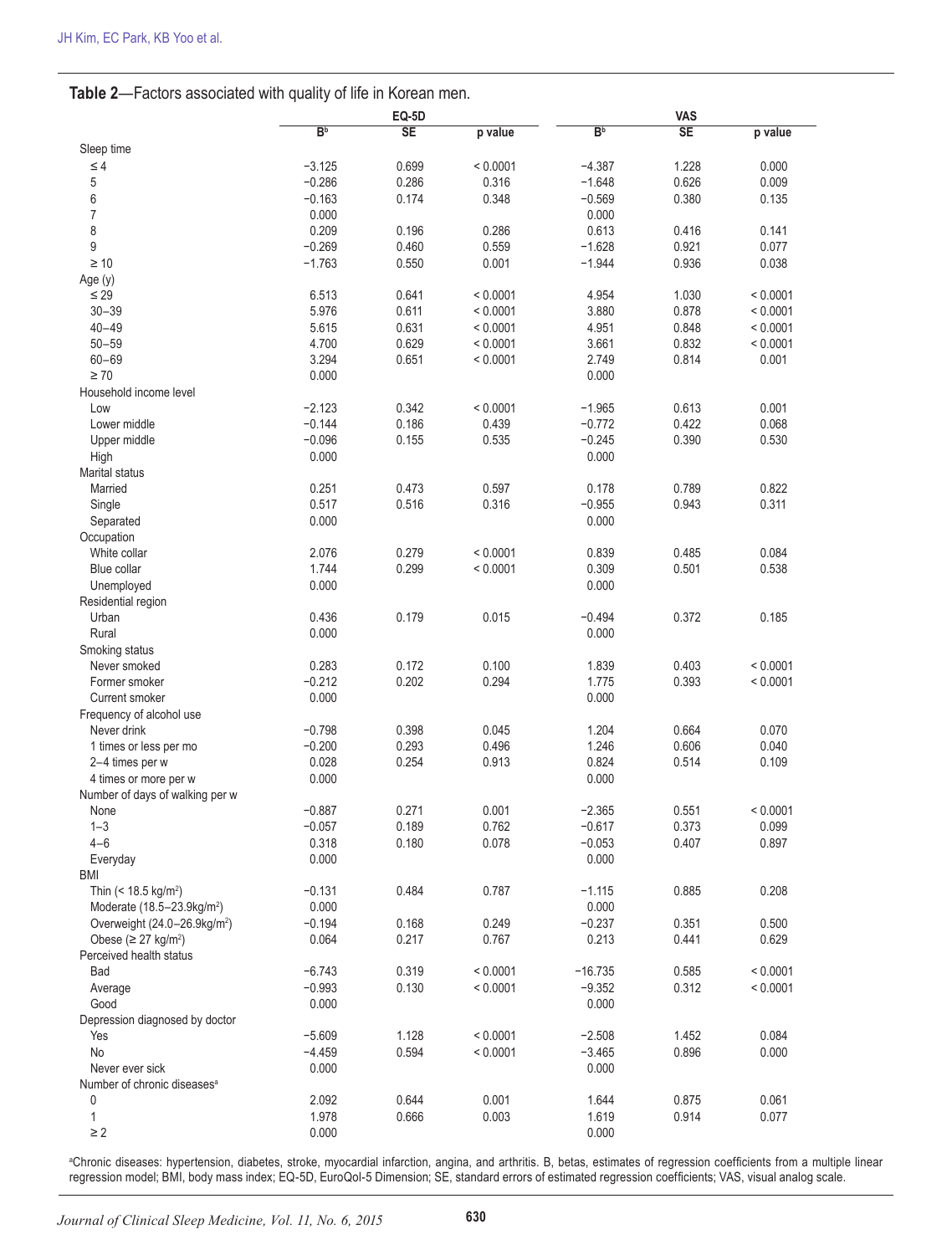|                                          |                   | <b>EQ-5D</b>   |                   |                      | <b>VAS</b>     |                   |  |  |
|------------------------------------------|-------------------|----------------|-------------------|----------------------|----------------|-------------------|--|--|
|                                          | B <sub>p</sub>    | <b>SE</b>      | p value           | B <sub>p</sub>       | <b>SE</b>      | p value           |  |  |
| Sleep time                               |                   |                |                   |                      |                |                   |  |  |
| $\leq 4$                                 | $-3.652$          | 0.634          | < 0.0001          | $-3.535$             | 0.889          | < 0.0001          |  |  |
| 5                                        | $-1.395$          | 0.325          | < 0.0001          | $-0.471$             | 0.524          | 0.369             |  |  |
| 6                                        | $-0.507$          | 0.211          | 0.016             | $-0.637$             | 0.368          | 0.084             |  |  |
| $\overline{7}$                           | 0.000             |                |                   | 0.000                |                |                   |  |  |
| 8                                        | $-0.159$          | 0.197          | 0.422             | 0.063                | 0.357          | 0.860             |  |  |
| 9                                        | $-0.164$          | 0.379          | 0.667             | $-0.369$             | 0.702          | 0.599             |  |  |
| $\geq 10$                                | $-1.301$          | 0.589          | 0.027             | 1.603                | 0.819          | 0.051             |  |  |
| Age (y)<br>$\leq 29$                     | 10.680            | 0.602          | < 0.0001          | 4.646                | 0.946          | < 0.0001          |  |  |
| $30 - 39$                                | 10.436            | 0.551          | < 0.0001          | 5.745                | 0.825          | < 0.0001          |  |  |
| $40 - 49$                                | 10.016            | 0.546          | < 0.0001          | 5.757                | 0.827          | < 0.0001          |  |  |
| $50 - 59$                                | 7.990             | 0.543          | < 0.0001          | 5.831                | 0.787          | < 0.0001          |  |  |
| $60 - 69$                                | 5.298             | 0.556          | < 0.0001          | 2.270                | 0.828          | 0.006             |  |  |
| $\geq 70$                                | 0.000             |                |                   | 0.000                |                |                   |  |  |
| Household income level                   |                   |                |                   |                      |                |                   |  |  |
| Low                                      | $-2.650$          | 0.331          | < 0.0001          | $-3.528$             | 0.517          | < 0.0001          |  |  |
| Lower middle                             | $-0.288$          | 0.196          | 0.142             | $-1.200$             | 0.373          | 0.001             |  |  |
| Upper middle                             | $-0.222$          | 0.170          | 0.192             | $-0.563$             | 0.342          | 0.100             |  |  |
| High                                     | 0.000             |                |                   | 0.000                |                |                   |  |  |
| <b>Marital status</b>                    |                   |                |                   |                      |                |                   |  |  |
| Married                                  | 1.452             | 0.344          | < 0.0001          | 0.954                | 0.488          | 0.051             |  |  |
| Single                                   | 0.941             | 0.444          | 0.034             | 0.808                | 0.708          | 0.254             |  |  |
| Separated                                | 0.000             |                |                   | 0.000                |                |                   |  |  |
| Occupation                               |                   |                |                   |                      |                |                   |  |  |
| White collar                             | 0.752             | 0.168          | < 0.0001          | $-0.497$             | 0.327          | 0.130             |  |  |
| Blue collar                              | 0.926             | 0.263          | 0.001             | 0.363                | 0.428          | 0.396             |  |  |
| Unemployed                               | 0.000             |                |                   | 0.000                |                |                   |  |  |
| Residential region                       |                   |                |                   |                      |                |                   |  |  |
| Urban                                    | 0.914             | 0.218          | < 0.0001          | $-0.844$             | 0.349          | 0.016             |  |  |
| Rural                                    | 0.000             |                |                   | 0.000                |                |                   |  |  |
| Smoking status                           |                   |                |                   |                      |                |                   |  |  |
| Never smoked                             | 0.900             | 0.412          | 0.029             | 2.986                | 0.633          | < 0.0001          |  |  |
| Former smoker                            | $-0.869$          | 0.574          | 0.131             | 0.898                | 0.913          | 0.326             |  |  |
| Current smoker                           | 0.000             |                |                   | 0.000                |                |                   |  |  |
| Frequency of alcohol use                 |                   |                |                   |                      |                |                   |  |  |
| Never drink                              | $-1.080$          | 0.651          | 0.098             | 1.334                | 1.093          | 0.223             |  |  |
| 1 times or less per mo                   | $-0.458$          | 0.637          | 0.472             | 1.511                | 1.093          | 0.167             |  |  |
| 2-4 times per w                          | $-0.528$          | 0.643          | 0.412             | 0.920                | 1.102          | 0.404             |  |  |
| 4 times or more per w                    | 0.000             |                |                   | 0.000                |                |                   |  |  |
| Number of days of walking per w          |                   |                |                   |                      |                |                   |  |  |
| None<br>$1 - 3$                          | $-1.290$<br>0.176 | 0.302<br>0.208 | < 0.0001<br>0.397 | $-2.941$<br>$-0.856$ | 0.488<br>0.355 | < 0.0001<br>0.016 |  |  |
| $4 - 6$                                  | 0.303             | 0.211          | 0.151             | 0.142                | 0.380          | 0.709             |  |  |
| Everyday                                 | 0.000             |                |                   | 0.000                |                |                   |  |  |
| BMI                                      |                   |                |                   |                      |                |                   |  |  |
| Thin (< 18.5 kg/m <sup>2</sup> )         | 0.396             | 0.297          | 0.183             | 0.738                | 0.566          | 0.192             |  |  |
| Moderate (18.5-23.9kg/m <sup>2</sup> )   | 0.000             |                |                   | 0.000                |                |                   |  |  |
| Overweight (24.0-26.9kg/m <sup>2</sup> ) | $-0.494$          | 0.209          | 0.018             | 0.555                | 0.348          | 0.111             |  |  |
| Obese ( $\geq$ 27 kg/m <sup>2</sup> )    | $-1.269$          | 0.299          | < 0.0001          | $-0.281$             | 0.506          | 0.579             |  |  |
| Perceived health status                  |                   |                |                   |                      |                |                   |  |  |
| Bad                                      | $-8.793$          | 0.294          | < 0.0001          | $-18.265$            | 0.431          | < 0.0001          |  |  |
| Average                                  | $-1.077$          | 0.158          | < 0.0001          | $-8.984$             | 0.293          | < 0.0001          |  |  |
| Good                                     | 0.000             |                |                   | 0.000                |                |                   |  |  |
| Depression diagnosed by doctor           |                   |                |                   |                      |                |                   |  |  |
| Yes                                      | $-3.628$          | 0.501          | < 0.0001          | $-4.651$             | 0.723          | < 0.0001          |  |  |
| No                                       | $-2.610$          | 0.273          | < 0.0001          | $-3.298$             | 0.480          | < 0.0001          |  |  |
| Never ever sick                          | 0.000             |                |                   | 0.000                |                |                   |  |  |
| Number of chronic diseases <sup>a</sup>  |                   |                |                   |                      |                |                   |  |  |
| 0                                        | 1.798             | 0.621          | 0.004             | $-0.453$             | 0.836          | 0.588             |  |  |
| 1                                        | 1.623             | 0.624          | 0.009             | $-0.609$             | 0.827          | 0.462             |  |  |
| $\geq 2$                                 | 0.000             |                |                   | 0.000                |                |                   |  |  |

a Chronic diseases: hypertension, diabetes, stroke, myocardial infarction, angina, and arthritis. B, betas, estimates of regression coefficients from a multiple linear regression model; BMI, body mass index; EQ-5D, EuroQol-5 Dimension; SE, standard errors of estimated regression coefficients; VAS, visual analog scale.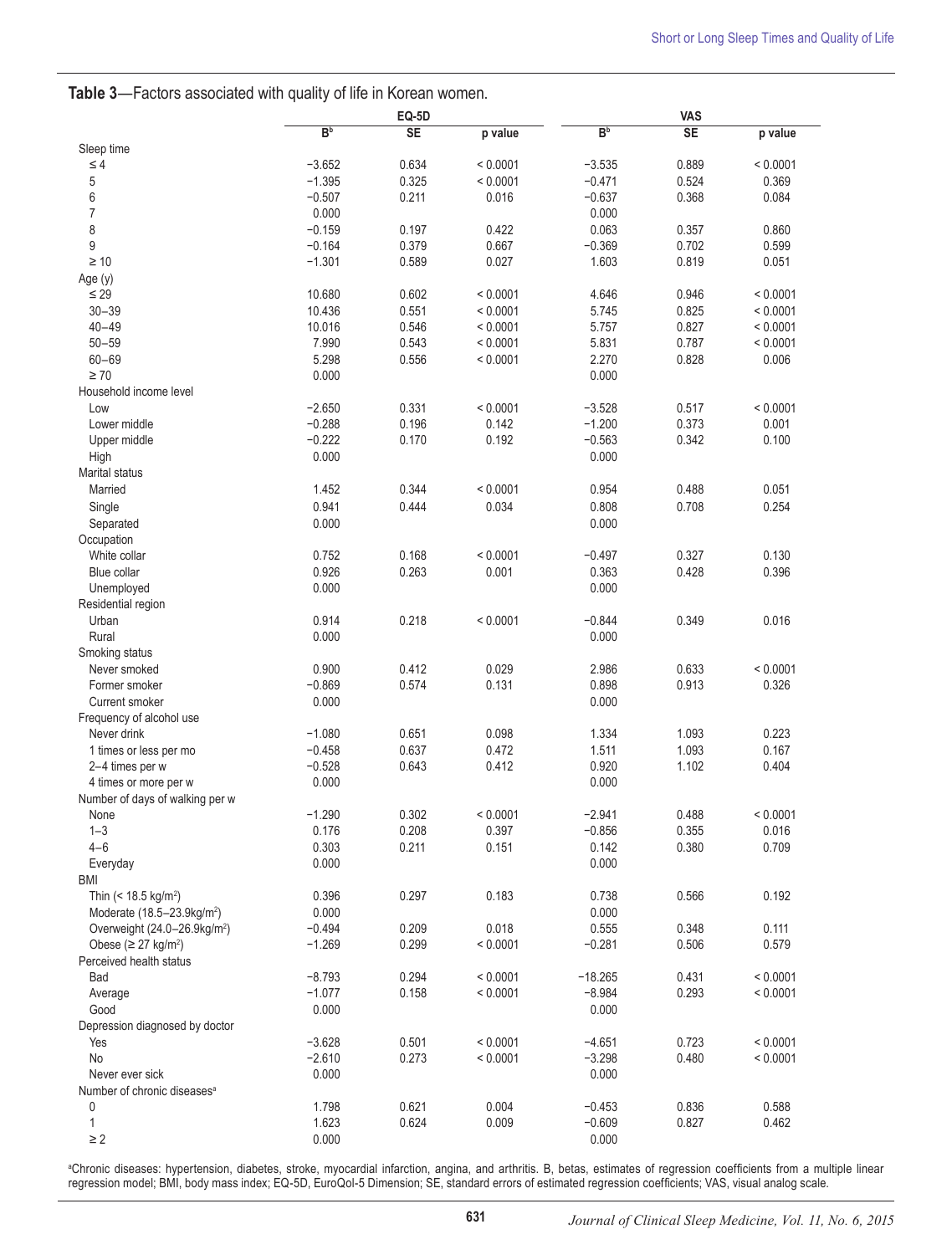|                   | ⊨ພະບ                 |                      |         |                         |                         |         |                     |                     |         |  |
|-------------------|----------------------|----------------------|---------|-------------------------|-------------------------|---------|---------------------|---------------------|---------|--|
|                   | Good ( $n = 4,515$ ) |                      |         | Average ( $n = 4,340$ ) |                         |         | Bad ( $n = 1,836$ ) |                     |         |  |
| <b>Sleep Time</b> | В                    | <b>SE</b>            | p value | в                       | <b>SE</b>               | p value | в                   | <b>SE</b>           | p value |  |
| $\leq 4$          | $-1.600$             | 0.927                | 0.085   | $-2.596$                | 0.976                   | 0.008   | $-4.250$            | 1.699               | 0.013   |  |
| 5                 | $-0.338$             | 0.285                | 0.236   | 0.150                   | 0.411                   | 0.716   | $-0.851$            | 1.196               | 0.477   |  |
| 6                 | $-0.104$             | 0.194                | 0.594   | $-0.014$                | 0.258                   | 0.955   | $-1.010$            | 0.755               | 0.182   |  |
|                   | 0.000                |                      |         | 0.000                   |                         |         | 0.000               |                     |         |  |
| 8                 | 0.096                | 0.205                | 0.641   | 0.480                   | 0.261                   | 0.066   | $-0.253$            | 0.917               | 0.782   |  |
| 9                 | 0.339                | 0.352                | 0.336   | $-0.446$                | 0.653                   | 0.495   | $-0.933$            | 1.501               | 0.535   |  |
| $\geq 10$         | $-0.508$             | 0.594                | 0.393   | $-1.158$                | 0.722                   | 0.109   | $-3.711$            | 1.869               | 0.048   |  |
|                   |                      |                      |         |                         | <b>VAS</b>              |         |                     |                     |         |  |
|                   |                      | Good ( $n = 4,515$ ) |         |                         | Average ( $n = 4,340$ ) |         |                     | Bad ( $n = 1,836$ ) |         |  |
| <b>Sleep Time</b> | B                    | <b>SE</b>            | p value | в                       | <b>SE</b>               | p value | в                   | <b>SE</b>           | p value |  |
| $\leq 4$          | $-1.555$             | 1.748                | 0.374   | $-4.663$                | 1.940                   | 0.016   | $-7.087$            | 2.817               | 0.012   |  |
| 5                 | $-0.264$             | 0.765                | 0.731   | $-2.237$                | 0.925                   | 0.016   | $-2.996$            | 2.054               | 0.145   |  |
| 6                 | $-0.622$             | 0.507                | 0.220   | $-0.600$                | 0.581                   | 0.302   | $-0.454$            | 1.342               | 0.735   |  |
|                   | 0.000                |                      |         | 0.000                   |                         |         | 0.000               |                     |         |  |
| 8                 | 1.373                | 0.525                | 0.009   | $-0.003$                | 0.606                   | 0.996   | 0.001               | 1.554               | 0.999   |  |
| 9                 | $-1.130$             | 1.450                | 0.436   | $-1.433$                | 1.403                   | 0.307   | $-2.608$            | 2.351               | 0.268   |  |
| $\geq 10$         | $-2.696$             | 1.386                | 0.052   | $-0.712$                | 1.395                   | 0.610   | $-3.001$            | 2.354               | 0.203   |  |

**EQ-5D** 

**Table 4**—Association between sleep time and quality of life by perceived health status in Korean men.

Adjusted for age, household income level, marital status, occupation, residential region, smoking status, frequency of alcohol use, number of days of walking per week, body mass index, depression diagnosed by doctor, number of chronic disease. B, betas, estimates of regression coefficients from a multiple linear regression model; EQ-5D, EuroQol-5 Dimension; SE, standard errors of estimated regression coefficients; VAS, visual analog scale.

**Table 5**—Association between sleep time and quality of life by perceived health status in Korean women.

|                   |                      |                  |         |                     | <b>EQ-5D</b> |         |                     |           |          |  |  |
|-------------------|----------------------|------------------|---------|---------------------|--------------|---------|---------------------|-----------|----------|--|--|
|                   | Good ( $n = 5,874$ ) |                  |         | Average (n = 7,205) |              |         | Bad ( $n = 4,408$ ) |           |          |  |  |
| <b>Sleep Time</b> | B                    | <b>SE</b>        | p value | B                   | <b>SE</b>    | p value | B                   | <b>SE</b> | p value  |  |  |
| $\leq 4$          | $-3.609$             | 1.560            | 0.021   | $-1.788$            | 0.699        | 0.011   | $-5.169$            | 1.173     | < 0.0001 |  |  |
| 5                 | $-0.727$             | 0.417            | 0.082   | $-1.656$            | 0.462        | 0.000   | $-2.257$            | 0.808     | 0.005    |  |  |
| 6                 | $-0.075$             | 0.253            | 0.767   | $-0.821$            | 0.265        | 0.002   | $-0.771$            | 0.717     | 0.282    |  |  |
|                   | 0.000                |                  |         | 0.000               |              |         | 0.000               |           |          |  |  |
| 8                 | 0.146                | 0.239            | 0.540   | $-0.381$            | 0.239        | 0.110   | $-0.205$            | 0.717     | 0.775    |  |  |
| 9                 | 0.430                | 0.411            | 0.295   | $-0.605$            | 0.503        | 0.229   | $-0.471$            | 1.160     | 0.685    |  |  |
| $\geq 10$         | $-0.724$             | 0.592            | 0.222   | $-1.835$            | 0.827        | 0.027   | $-2.290$            | 1.366     | 0.094    |  |  |
|                   |                      | <b>VAS</b> scale |         |                     |              |         |                     |           |          |  |  |
|                   | Good ( $n = 5,874$ ) |                  |         | Average (n = 7,205) |              |         | Bad ( $n = 4,408$ ) |           |          |  |  |
| <b>Sleep Time</b> | B                    | <b>SE</b>        | p value | B                   | <b>SE</b>    | p value | B                   | <b>SE</b> | p value  |  |  |
| $\leq 4$          | $-1.689$             | 2.036            | 0.407   | $-4.132$            | 1.354        | 0.002   | $-3.643$            | 1.548     | 0.019    |  |  |
| 5                 | $-0.284$             | 0.781            | 0.717   | $-1.116$            | 0.815        | 0.171   | 0.334               | 1.192     | 0.779    |  |  |
| 6                 | $-0.776$             | 0.516            | 0.133   | $-1.049$            | 0.557        | 0.060   | 0.354               | 0.977     | 0.717    |  |  |
|                   | 0.000                |                  |         | 0.000               |              |         | 0.000               |           |          |  |  |
| 8                 | 0.646                | 0.487            | 0.185   | $-0.689$            | 0.575        | 0.231   | 0.540               | 1.061     | 0.611    |  |  |
| 9                 | 0.037                | 1.007            | 0.971   | $-0.873$            | 0.953        | 0.359   | 0.091               | 1.751     | 0.958    |  |  |
| $\geq 10$         | 1.687                | 1.286            | 0.190   | 1.157               | 1.232        | 0.348   | 2.032               | 1.718     | 0.237    |  |  |

Adjusted for age, household income level, marital status, occupation, residential region, smoking status, frequency of alcohol use, number of days of walking per week, body mass index, depression diagnosed by doctor, number of chronic disease. B, betas, estimates of regression coefficients from a multiple linear regression model; EQ-5D, EuroQol-5 Dimension; SE, standard errors of estimated regression coefficients; VAS, visual analog scale.

adults in the United States, a positive association was observed between both shorter and longer sleep time and poor perceived health compared with a sleep time of  $7 h$ .<sup>11</sup> In contrast, in another study40 273 people aged 40 to 64 y were interviewed

and no association between sleep time and QOL was found. Studies exploring the association between disturbed sleep and QOL have examined the role of comorbid conditions, $41,42$  sex, $42$ and race/ethnicity.40 As subjective sleep sufficiency decreased,

*Journal of Clinical Sleep Medicine, Vol. 11, No. 6, 2015* **632**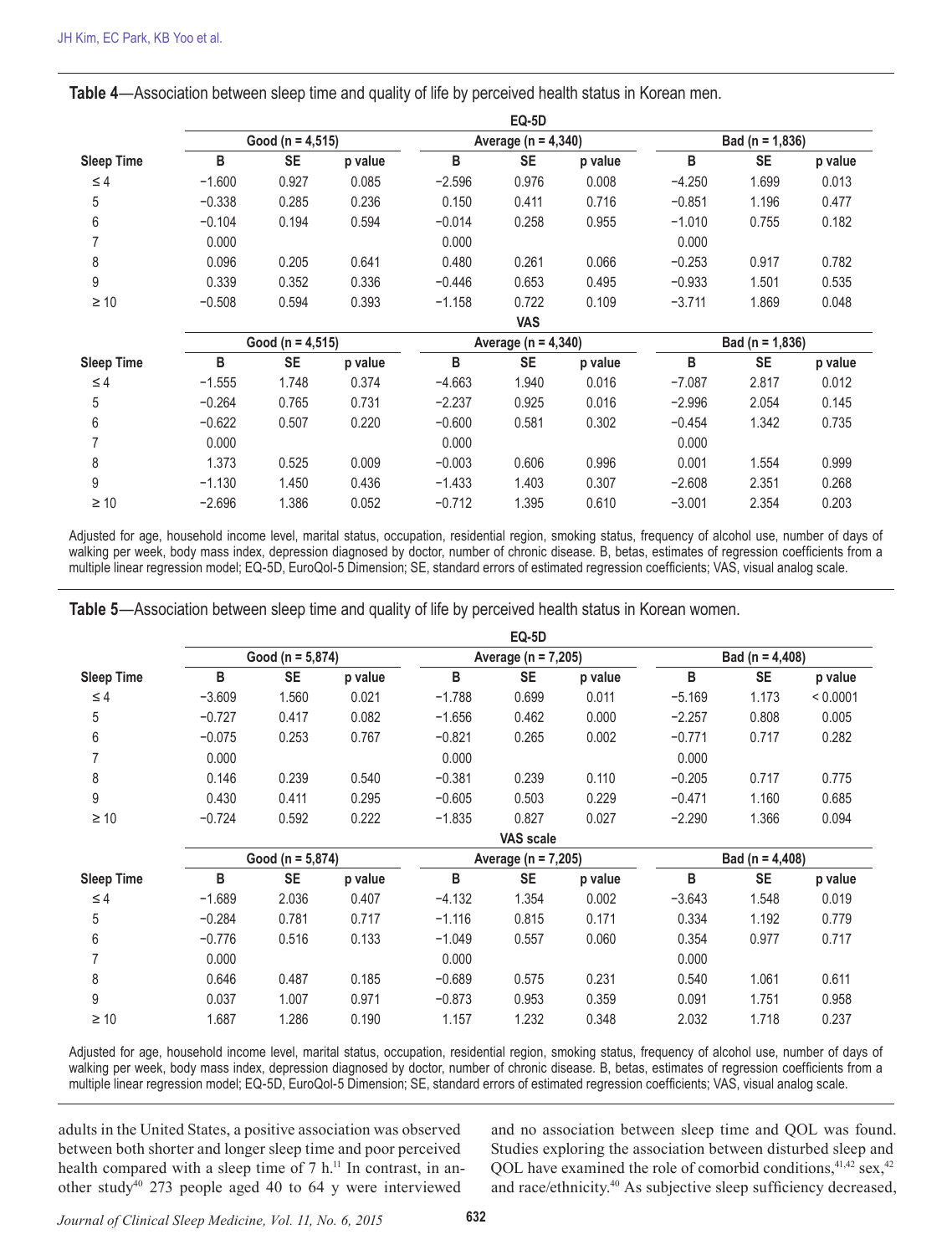Therefore, in the current study, analyses were performed to determine with an inverted U-shaped association existed between sleep time and QOL indices and to identify the mechanism underlying any such association.<sup>43</sup> Both the EQ-5D index and VAS scale showed an inverted U-shaped association, although this trend appeared stronger in males. Thus, ensuring appropriate sleep time appears to be important in improving QOL. Our results suggest that a universal association (inverted U-shaped association) exists between the QOL indices and sleep time independent of perceived health status and depressive disorder.

This study has some limitations. First, because it was a crosssectional study, a causal relationship could not be established between the QOL indices and sleep time. Second, although many sleep problems exist, such as difficulty initiating or maintaining sleep (insomnia) and excessive daytime sleepiness, no objective methods of self-reported sleep time (total sleep time) were employed in this study to investigate the association between inappropriate sleep time and QOL. Third, there may have been recall bias and seasonal variation in the responses during the 5-y period of the study, which could have contributed to information bias. Fourth, although there was no pregnant woman in our data, it is possible that our data included some postpartum women who could not be identified due to lack of information in KNHANES data. Postpartum women are known to have fragmented sleep<sup>47</sup> and results may be different; however, we believe the number of postpartum women would be minimal in our data and would not alter our analysis results. Fifth, we could not control for the potential confounding of anxiety and only considered depression among neurological dysregulation, whereas both anxiety and depression represent the neurological dysregulation that is reflected in sleep quality.48,49

The strength of this study is that it is the first to assess the relationship of sleep time with the EQ-5D index and VAS score independent of perceived health status and depressive disorder to report the existence of an inverted U-shaped association in Koreans. We also examined the relationship between various health-related factors and the QOL indices using a large, representative Korean sample. Finally, instead of fitting a linear doseresponse relationship between sleep time and QOL indices, by employing GAM to our data, we could investigate the nonlinearity in the association between sleep time and EQ-5D index or VAS scores and succeeded to show the inverted-U shaped association.50 We suggest that a through longitudinal follow-up study be planned, as it is necessary to measure precise sleep time using objective methods to improve study reliability.

## **ABBREVIATIONS**

BMI, body mass index EQ-5D, EuroQol-5 Dimension

- GAM, generalized additive model
- KNHANES, Korea National Health and Nutrition Examination Survey
- OECD, Organisation for Economic Co-operation and Development
- QOL, quality of life
- SD, standard deviation
- VAS, visual analog scale

## **REFERENCES**

- 1. Geiger SD, Sabanayagam C, Shankar A. The relationship between insufficient sleep and self-rated health in a nationally representative sample. J Environ Public Health 2012;2012:518263.
- 2. Organisation for Economic Co-operation and Development. How do people in the Asia/Pacific region spend their time? OECD 2011.
- 3. Ram S, Seirawan H, Kumar SK, Clark GT. Prevalence and impact of sleep disorders and sleep habits in the United States. Sleep Breath 2010;14:63–70.
- 4. Hiestand DM, Britz P, Goldman M, Phillips B. Prevalence of symptoms and risk of sleep apnea in the US population: results from the national sleep foundation sleep in America 2005 poll. Chest 2006;130:780–6.
- 5. Schubert CR, Cruickshanks KJ, Dalton DS, Klein BE, Klein R, Nondahl DM. Prevalence of sleep problems and quality of life in an older population. Sleep 2002;25:889–93.
- 6. Buxton OM, Marcelli E. Short and long sleep are positively associated with obesity, diabetes, hypertension, and cardiovascular disease among adults in the United States. Soc Sci Med 2010;71:1027–36.
- 7. Sabanayagam C, Shankar A. Sleep duration and cardiovascular disease: results from the National Health Interview Survey. Sleep 2010;33:1037–42.
- 8. Shankar A, Koh WP, Yuan JM, Lee HP, Yu MC. Sleep duration and coronary heart disease mortality among Chinese adults in Singapore: a populationbased cohort study. Am J Epidemiol 2008;168:1367–73.
- 9. Sandadi S, Frasure HE, Broderick MJ, Waggoner SE, Miller JA, von Gruenigen VE. The effect of sleep disturbance on quality of life in women with ovarian cancer. Gynecol Oncol 2011;123:351–5.
- 10. Yokoyama E, Saito Y, Kaneita Y, et al. Association between subjective wellbeing and sleep among the elderly in Japan. Sleep Medicine 2008;9:157–64.
- 11. Berger AM, VonEssen S, Kuhn BR, et al. Adherence, sleep, and fatigue outcomes after adjuvant breast cancer chemotherapy: results of a feasibility intervention study. Oncol Nurs Forum 2003;30:513–22.
- 12. Winningham ML, Nail LM, Burke MB, et al. Fatigue and the cancer experience: the state of the knowledge. Oncol Nurs Forum 1994;21:23–36.
- 13. Lee KA. Sleep and fatigue. Annu Rev Nurs Res 2001;19:249–73.
- 14. Ford DE, Kamerow DB. Epidemiologic-study of sleep disturbances and psychiatric-disorders. An opportunity for prevention. JAMA 1989;262:1479–84.
- 15. Fiorentino L, Ancoli-Israel S. Sleep dysfunction in patients with cancer. Curr Treat Options Neurol 2007;9:337–46.
- 16. Espie CA, Fleming L, Cassidy J, et al. Randomized controlled clinical effectiveness trial of cognitive behavior therapy compared with treatment as usual for persistent insomnia in patients with cancer. J Clin Oncol 2008;26:4651–8.
- 17. Fortner BV, Stepanski EJ, Wang SC, Kasprowicz S, Durrence HH. Sleep and quality of life in breast cancer patients. J Pain Symptom Manage 2002;24:471–80.
- 18. Palesh OG, Roscoe JA, Mustian KM, et al. Prevalence, demographics, and psychological associations of sleep disruption in patients with cancer: University of Rochester Cancer Center-Community Clinical Oncology Program. J Clin Oncol 2010;28:292–8.
- 19. Savard J, Simard S, Ivers H, Morin CM. Randomized study on the efficacy of cognitive-behavioral therapy for insomnia secondary to breast cancer, part II: Immunologic effects. J Clin Oncol 2005;23:6097–106.
- 20. Vena C, Parker KP, Allen R, Bliwise DL, Jain S, Kimble L. Sleep-wake disturbances and quality of life in patients with advanced lung cancer. Oncology Nursing Forum 2006;33:761–9.
- 21. Chiu HF, Xiang YT, Dai J, et al. Sleep duration and quality of life in young rural Chinese residents. Behav Sleep Med 2013;11:360–8.
- 22. Burstrom K, Johannesson M, Diderichsen F. Swedish population healthrelated quality of life results using the EQ-5D. Quality of Life Research 2001;10:621–35.
- 23. Johnson JA, Coons SJ. Comparison of the EQ-5D and SF-12 in an adult US sample. Qual Life Res 1998;7:155–66.